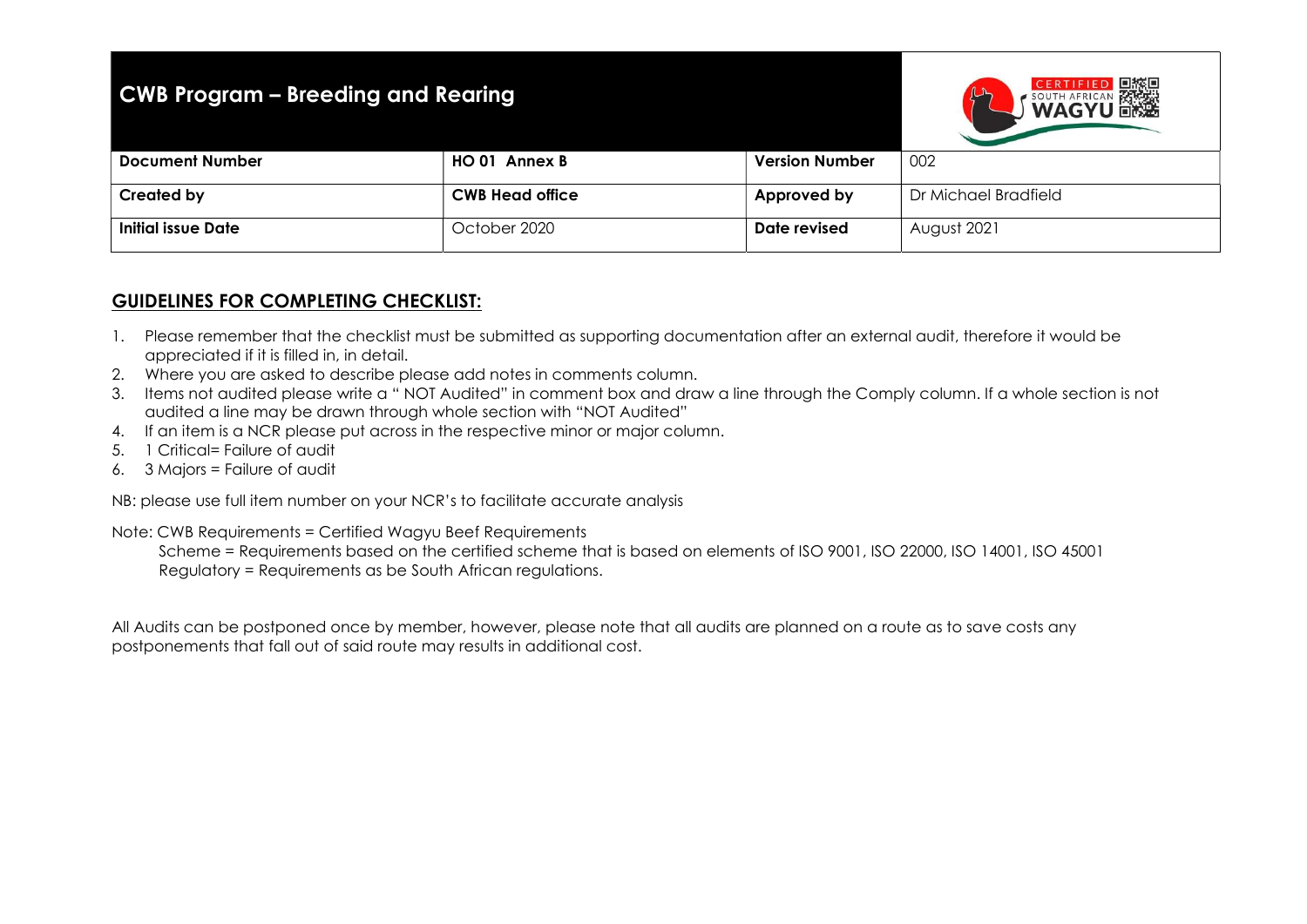| <b>Audit Item</b>                                                                                                                                                                                                                | <b>Requirement</b><br><b>Guidance</b> | <b>NCR Guideline</b> | <b>Comply</b> | <b>Minor</b> | Major | <b>Critical</b> | <b>Comment</b> |
|----------------------------------------------------------------------------------------------------------------------------------------------------------------------------------------------------------------------------------|---------------------------------------|----------------------|---------------|--------------|-------|-----------------|----------------|
| Is there a responsible person for<br>the CWB Program?                                                                                                                                                                            | <b>CWB</b>                            | No one= Major        |               |              |       |                 |                |
|                                                                                                                                                                                                                                  |                                       | Outdated=<br>minor   |               |              |       |                 |                |
| Is the CWB certificate valid and<br>displayed?                                                                                                                                                                                   | <b>CWB</b>                            | Critical             |               |              |       |                 |                |
| Signed, valid copy of the CWB<br>license and Protocol available at<br>the time of the audit?                                                                                                                                     | <b>CWB</b>                            | Critical             |               |              |       |                 |                |
| Only the progeny of Full Blood<br>(FB) and Pure Bred (PB) Wagyu<br>Bulls registered with WSA will<br>qualify for the CWB program so<br>that the calf is a minimum F1<br>Wagyu                                                    | <b>CWB</b>                            | Critical             |               |              |       |                 |                |
| All bulls used for natural mating<br>to produce CWB calves must be<br>owned by the Licensee and the<br>WSA registration certificate must<br>be on the premises.                                                                  | <b>CWB</b>                            | Critical             |               |              |       |                 |                |
| <b>Bulls used for Artificial</b><br>Insemination (AI) must be<br>identified.                                                                                                                                                     | <b>CWB</b>                            | Critical             |               |              |       |                 |                |
| Licensees must keep records in<br>the prescribed format of all<br>animals that are part of the CWB<br>program and all the relevant<br>events pertaining to the keeping,<br>rearing, husbandry and<br>management of these animals | <b>CWB</b>                            | Major                |               |              |       |                 |                |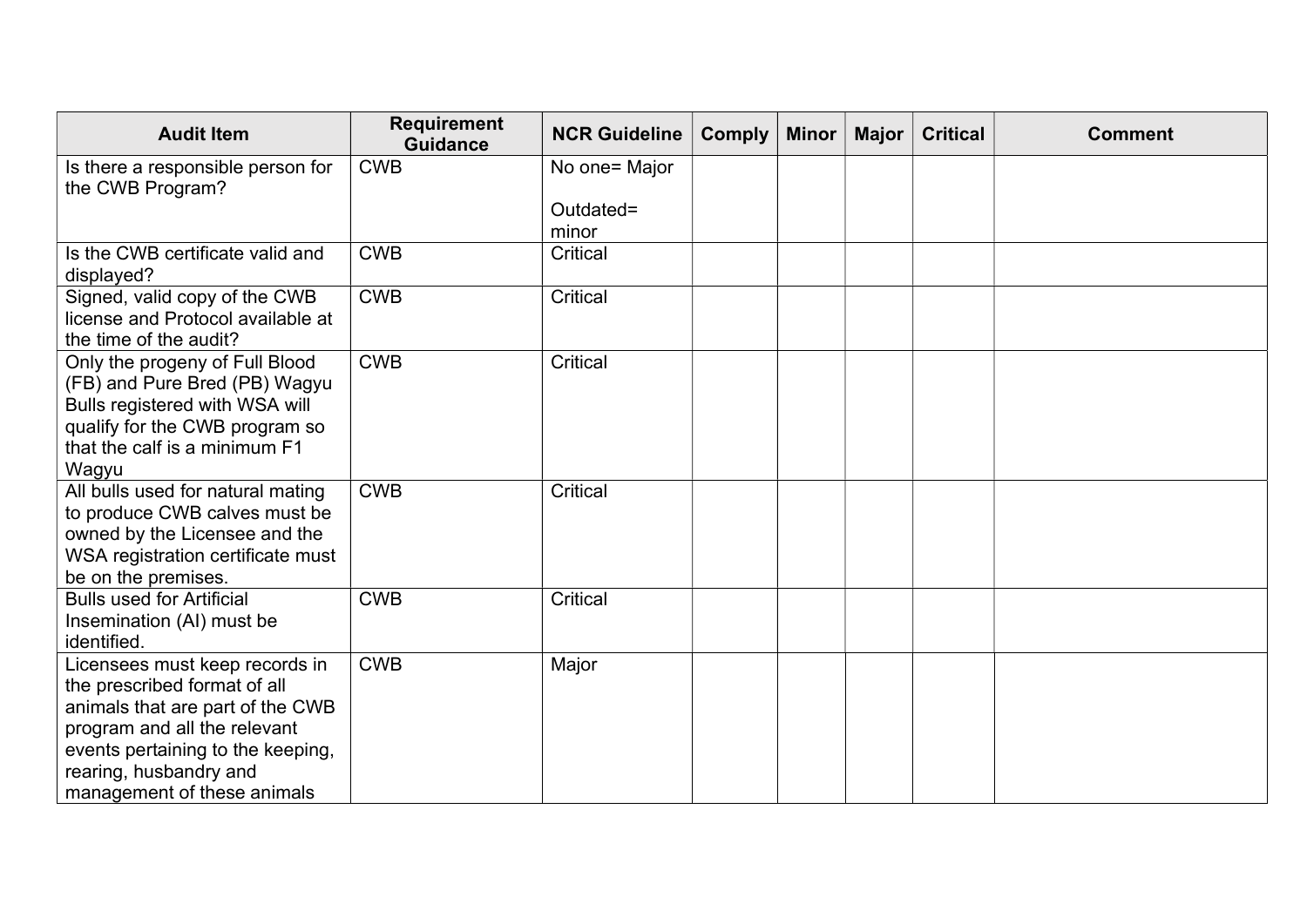| <b>Audit Item</b>                          | <b>Requirement</b><br><b>Guidance</b> | <b>NCR Guideline</b> | <b>Comply</b> | Minor | Major $ $ | <b>Critical</b> | <b>Comment</b> |
|--------------------------------------------|---------------------------------------|----------------------|---------------|-------|-----------|-----------------|----------------|
| CWB licensees must ensure that             | <b>CWB</b>                            | <b>Critical</b>      |               |       |           |                 |                |
| all Wagyu calves (F1, F2, F3, PB           |                                       |                      |               |       |           |                 |                |
| and FB) are registered with WSA            |                                       |                      |               |       |           |                 |                |
| within six months, including:              |                                       |                      |               |       |           |                 |                |
| Identification by application<br>$\bullet$ |                                       |                      |               |       |           |                 |                |
| of the approved visual and                 |                                       |                      |               |       |           |                 |                |
| RFID tags and have a DNA                   |                                       |                      |               |       |           |                 |                |
| sample extracted using                     |                                       |                      |               |       |           |                 |                |
| both the Tissue Sampling                   |                                       |                      |               |       |           |                 |                |
| Unit (TSU) and a hair                      |                                       |                      |               |       |           |                 |                |
| sample<br>within<br>three                  |                                       |                      |               |       |           |                 |                |
| months of birth;                           |                                       |                      |               |       |           |                 |                |
| Submission to WSA of the                   |                                       |                      |               |       |           |                 |                |
| TSU containing the DNA                     |                                       |                      |               |       |           |                 |                |
| samples in the prescribed                  |                                       |                      |               |       |           |                 |                |
| form along with a request                  |                                       |                      |               |       |           |                 |                |
| for registration including all             |                                       |                      |               |       |           |                 |                |
| required data<br>in the                    |                                       |                      |               |       |           |                 |                |
| format<br>prescribed                       |                                       |                      |               |       |           |                 |                |
| according to the WSA By-                   |                                       |                      |               |       |           |                 |                |
| laws within three months<br>of birth.      |                                       |                      |               |       |           |                 |                |
| Any calves found during audit              | <b>CWB</b>                            |                      |               |       |           |                 |                |
| with CWB tags applied and which            |                                       | Major                |               |       |           |                 |                |
| have not been submitted to the             |                                       |                      |               |       |           |                 |                |
| CWB register within the                    |                                       |                      |               |       |           |                 |                |
| prescribed time shall have the             |                                       |                      |               |       |           |                 |                |
| CWB tags removed immediately               |                                       |                      |               |       |           |                 |                |
| It is essential for CWB calves to          | <b>CWB</b>                            | Critical             |               |       |           |                 |                |
| be reared correctly for them to            |                                       |                      |               |       |           |                 |                |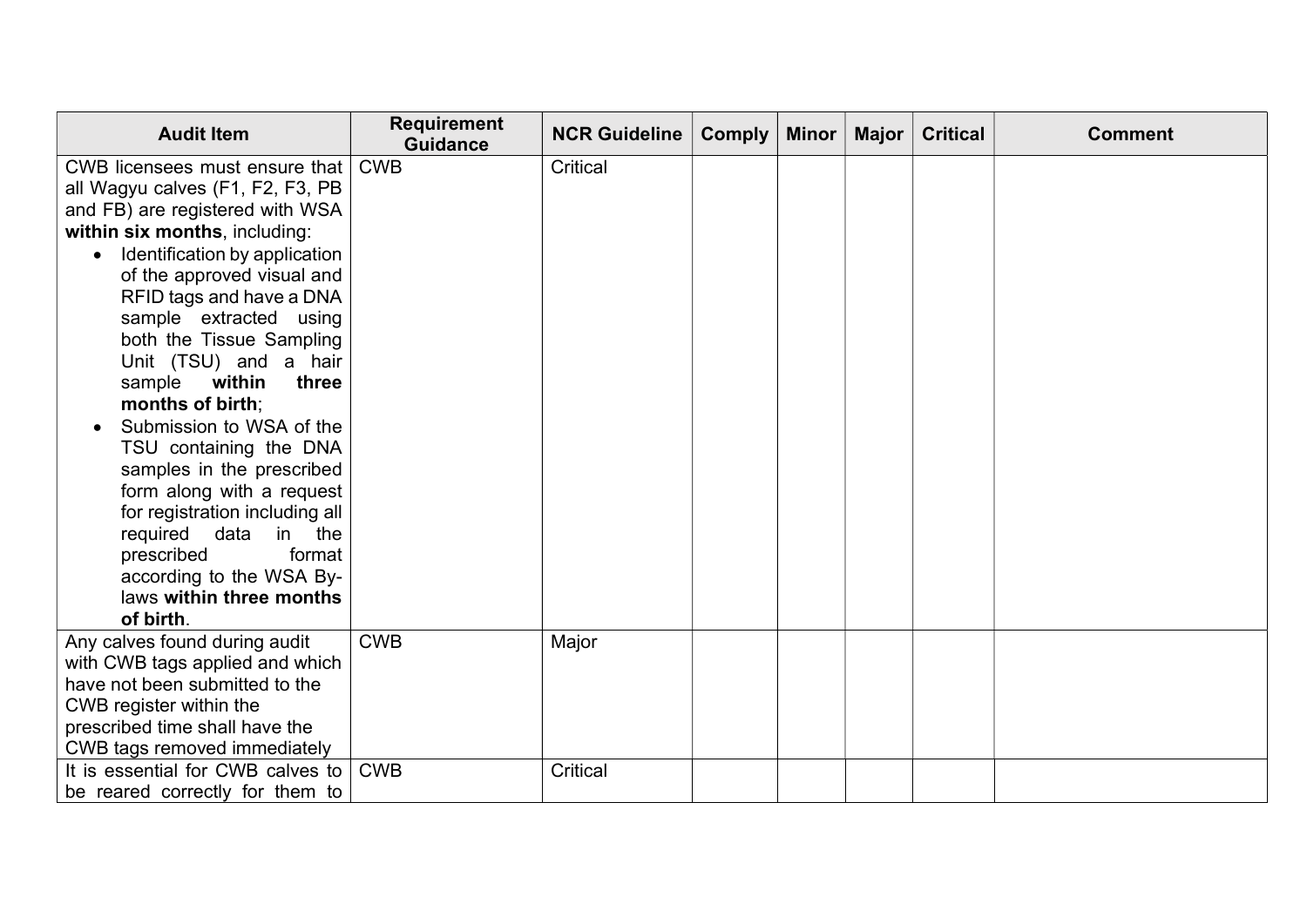| <b>Audit Item</b>                                               | <b>Requirement</b><br><b>Guidance</b> | <b>NCR Guideline</b> | <b>Comply</b> | Minor   Major | <b>Critical</b> | <b>Comment</b> |
|-----------------------------------------------------------------|---------------------------------------|----------------------|---------------|---------------|-----------------|----------------|
| develop their marbling potential                                |                                       |                      |               |               |                 |                |
| (fat cells) at a young age. During                              |                                       |                      |               |               |                 |                |
| its growth period a CWB calf                                    |                                       |                      |               |               |                 |                |
| must:                                                           |                                       |                      |               |               |                 |                |
| Have no hormone growth<br>$\bullet$                             |                                       |                      |               |               |                 |                |
| promotants,<br>stimulants,                                      |                                       |                      |               |               |                 |                |
| steroids or systematically                                      |                                       |                      |               |               |                 |                |
| fed antibiotics during its                                      |                                       |                      |               |               |                 |                |
| entire life.                                                    |                                       |                      |               |               |                 |                |
| All F1, F2, F3 and non-                                         |                                       |                      |               |               |                 |                |
| herdbook bulls to be                                            |                                       |                      |               |               |                 |                |
| castrated by 3 months of                                        |                                       |                      |               |               |                 |                |
| age but not later than 5                                        |                                       |                      |               |               |                 |                |
| months of age.                                                  |                                       |                      |               |               |                 |                |
| Have no animal<br>by-                                           |                                       |                      |               |               |                 |                |
| products fed (including                                         |                                       |                      |               |               |                 |                |
| chicken litter) during its                                      |                                       |                      |               |               |                 |                |
| entire life.                                                    |                                       |                      |               |               |                 |                |
| Have an Average Daily                                           |                                       |                      |               |               |                 |                |
| Gain (ADG) of at least 0.6                                      |                                       |                      |               |               |                 |                |
| kg's/day from birth to wean                                     |                                       |                      |               |               |                 |                |
| (feedlot delivery)<br>with                                      |                                       |                      |               |               |                 |                |
| weight measures taken                                           |                                       |                      |               |               |                 |                |
| monthly.                                                        | <b>CWB</b>                            | <b>Critical</b>      |               |               |                 |                |
| CWB calves should only be sold<br>to CWB licensees. However, an |                                       |                      |               |               |                 |                |
| unlicenced buyer will forfeit the                               |                                       |                      |               |               |                 |                |
| use of the CWB licence. All the                                 |                                       |                      |               |               |                 |                |
| CWB animal recorded information                                 |                                       |                      |               |               |                 |                |
| and documentation from CWB                                      |                                       |                      |               |               |                 |                |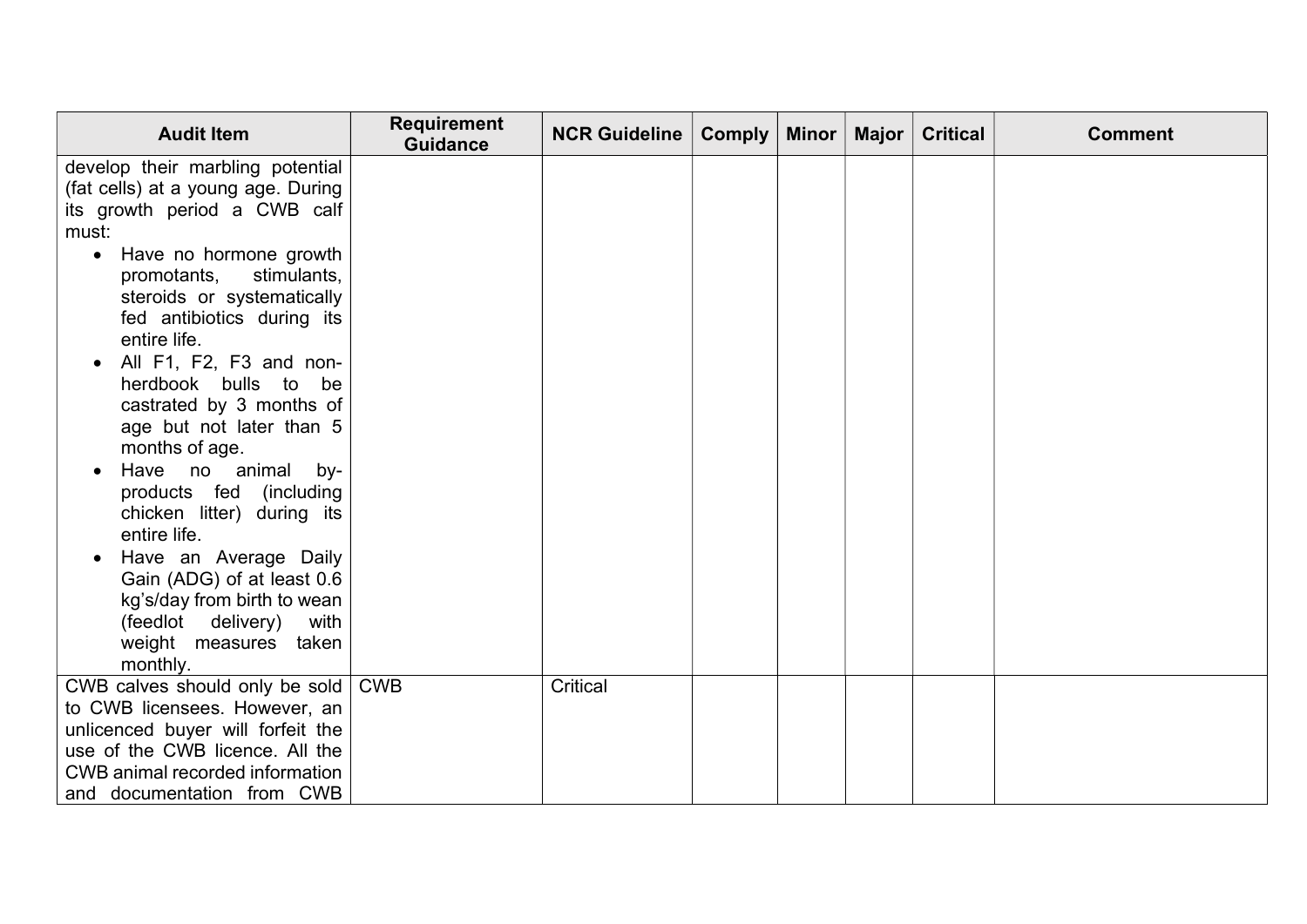| <b>Audit Item</b>                                                   | <b>Requirement</b><br><b>Guidance</b> | <b>NCR Guideline</b> | <b>Comply</b> | Minor | <b>Major</b> | <b>Critical</b> | <b>Comment</b> |
|---------------------------------------------------------------------|---------------------------------------|----------------------|---------------|-------|--------------|-----------------|----------------|
| <b>Commercial/Emerging</b><br>licenced                              |                                       |                      |               |       |              |                 |                |
| Producers must be provided to                                       |                                       |                      |               |       |              |                 |                |
| the CWB licenced purchaser                                          |                                       |                      |               |       |              |                 |                |
| when animals are sold, including:                                   |                                       |                      |               |       |              |                 |                |
| CWB ear tag identifier<br>$\bullet$                                 |                                       |                      |               |       |              |                 |                |
| including Herd Desgination                                          |                                       |                      |               |       |              |                 |                |
| and Electronic number.                                              |                                       |                      |               |       |              |                 |                |
| Sire;<br>$\bullet$                                                  |                                       |                      |               |       |              |                 |                |
| Birth date (optional);                                              |                                       |                      |               |       |              |                 |                |
| Sex;                                                                |                                       |                      |               |       |              |                 |                |
| Breed of dam;                                                       |                                       |                      |               |       |              |                 |                |
| Full husbandry history;                                             |                                       |                      |               |       |              |                 |                |
| Full Veterinary history;                                            |                                       |                      |               |       |              |                 |                |
| Animals must be inoculated to                                       |                                       |                      |               |       |              |                 |                |
| the legally prescribed minimum                                      |                                       |                      |               |       |              |                 |                |
| standard as set out by DALLRD.                                      |                                       |                      |               |       |              |                 |                |
| After the sale of a CWB calf the<br>vendor must transfer the calf's | <b>CWB</b>                            | Critical             |               |       |              |                 |                |
| ownership to the new CWB                                            |                                       |                      |               |       |              |                 |                |
| licensee owner within 90 days                                       |                                       |                      |               |       |              |                 |                |
| of the sale.                                                        |                                       |                      |               |       |              |                 |                |
| Are there contingency plans in                                      | <b>CWB</b>                            | Minor                |               |       |              |                 |                |
| place as per CWB Requirements                                       |                                       |                      |               |       |              |                 |                |
| Is there a up to date training                                      | <b>SCHEME</b>                         | Minor                |               |       |              |                 |                |
| schedule and register                                               |                                       |                      |               |       |              |                 |                |
| Previous audit reports and                                          | <b>SCHEME</b>                         | Minor                |               |       |              |                 |                |
| evidence closed and completed                                       |                                       |                      |               |       |              |                 |                |
| NCRs available at the time of the                                   |                                       |                      |               |       |              |                 |                |
| audit.                                                              |                                       |                      |               |       |              |                 |                |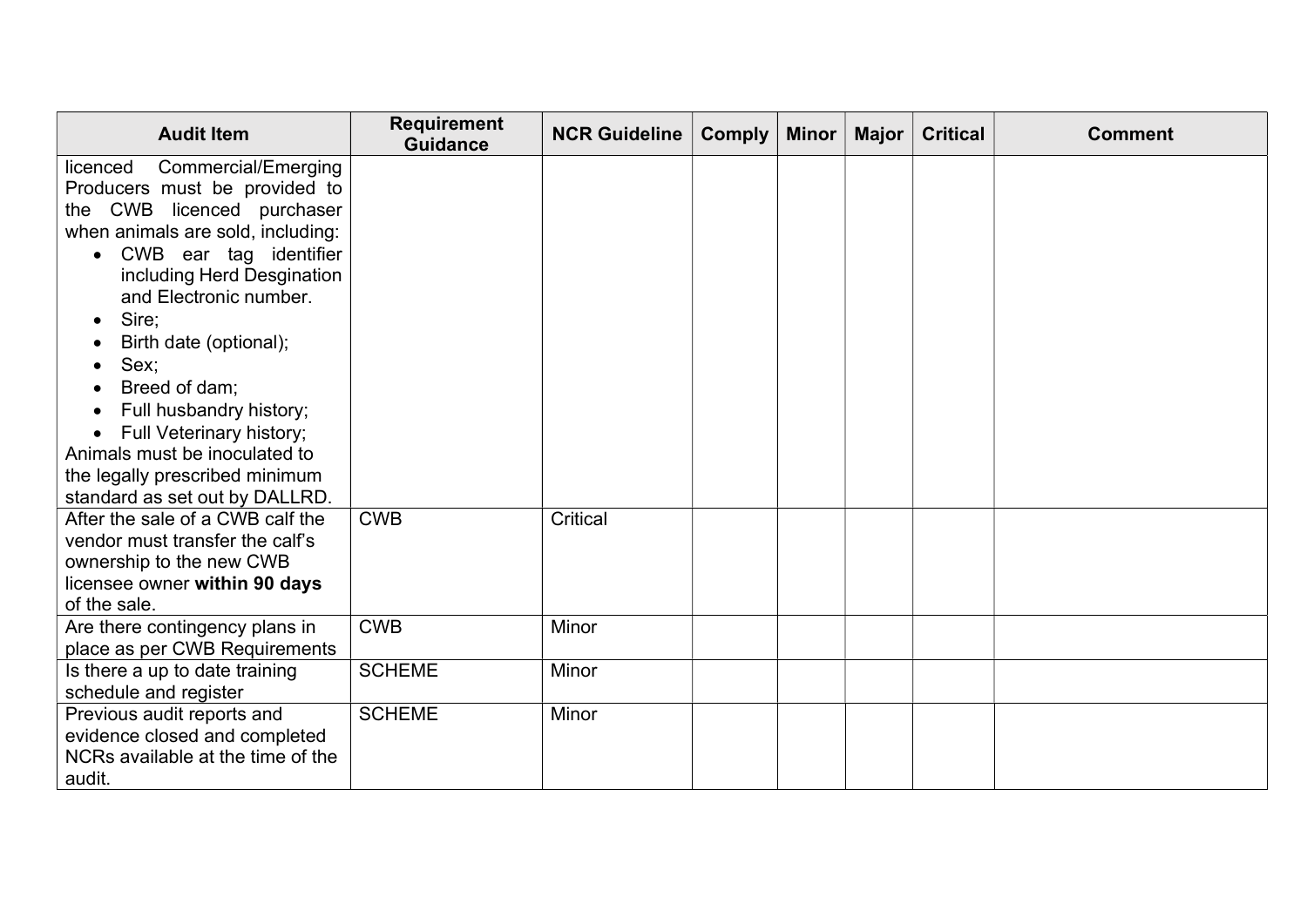| <b>Audit Item</b>                                                                              | <b>Requirement</b><br><b>Guidance</b> | <b>NCR Guideline</b> | <b>Comply</b> | <b>Minor</b> | Major | <b>Critical</b> | <b>Comment</b> |
|------------------------------------------------------------------------------------------------|---------------------------------------|----------------------|---------------|--------------|-------|-----------------|----------------|
| Hump height no exceed 90mm at<br>abattoir                                                      | <b>CWB</b>                            | Minor                |               |              |       |                 |                |
| Submit 200 day weight within 30<br>days                                                        | <b>CWB</b>                            | Major                |               |              |       |                 |                |
| Submit 400 day weight within 30<br>days                                                        | <b>CWB</b>                            | Minor                |               |              |       |                 |                |
| CWB cattle should be managed<br>in contemporary pen/groups up<br>to point of slaughter         | <b>CWB</b>                            | Major                |               |              |       |                 |                |
| <b>Visitor control /Biosecurity</b><br>procedure in place                                      | Scheme                                | Minor                |               |              |       |                 |                |
| Feed Mill or Home Mixer on<br>premises has this been audited?                                  | <b>SCHEME/Regulatory</b>              | Minor                |               |              |       |                 |                |
| <b>Purchased Feed:</b><br>Supplier information<br>Quality assurance certificate                | <b>SCHEME</b>                         | Minor                |               |              |       |                 |                |
| Feed storage:<br>Enough feed available<br>Emergency stock/plan<br>Conditions                   | <b>SCHEME</b>                         | Minor                |               |              |       |                 |                |
| Feed: Both purchased and own<br>supply: Are there test results<br>available for the feed used? | <b>SCHEME/Regulatory</b>              | Minor                |               |              |       |                 |                |
| If there were any out of spec<br>results on the feed how were<br>they handled?                 | <b>SCHEME</b>                         | Minor                |               |              |       |                 |                |
| Is there adequate supply of<br>drinking water                                                  | <b>SCHEME/Regulatory</b>              | Major                |               |              |       |                 |                |